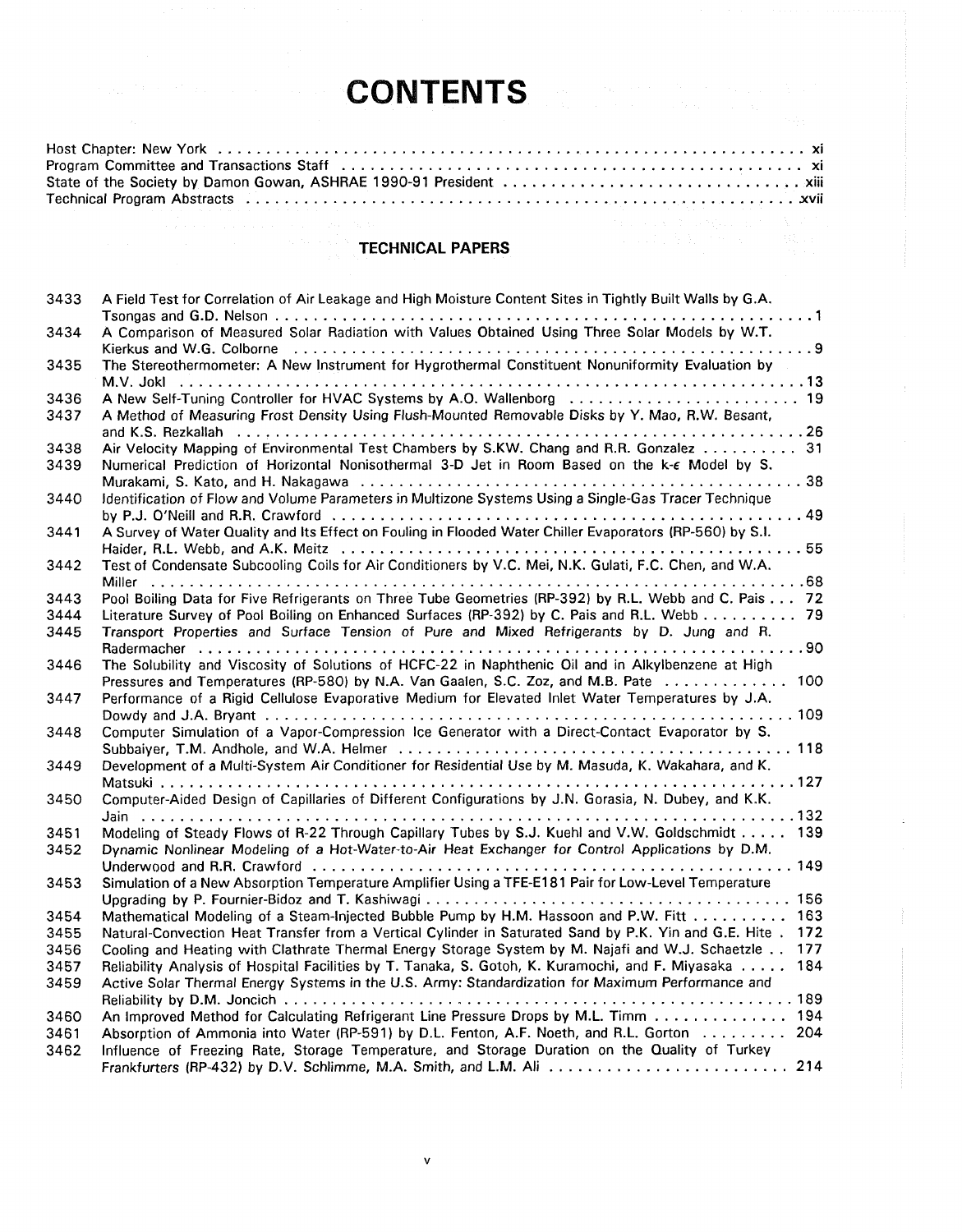| 3463 | Influence of Freezing Rate, Storage Temperature, and Storage Duration on the Quality of Cooked Turkey<br>Breast Roll (RP-432) by D.V. Schlimme, M.A. Smith, and L.M. Ali  221 |
|------|-------------------------------------------------------------------------------------------------------------------------------------------------------------------------------|
| 3464 | Indices of Combined and Independent Effect of Thermal Environmental Variables Upon the Human Body                                                                             |
|      | 228                                                                                                                                                                           |
| 3465 | Experimental Study of Passenger Thermal Comfort in an Automobile Under Severe Winter Conditions by                                                                            |
|      | 239                                                                                                                                                                           |
| 3466 | Analysis of Passenger Thermal Comfort in an Automobile Under Severe Winter Conditions by S.D. Burch,                                                                          |
|      | 247                                                                                                                                                                           |
| 3467 | Developments in Australia to Control Legionella by C.R. Broadbent  258                                                                                                        |
| 3468 | The Role of the Expert Witness in Legionella Litigation by C.B. Fliermans  265                                                                                                |
| 3469 | Legionella in the United Kingdom and Water Quality in Buildings by P.J. Dennis  271                                                                                           |
| 3470 | An Evaluation of a Network Smoke Control Model by M.N.A. Said and R.A. MacDonald 275                                                                                          |
| 3471 | Air Conditioning by Heat Pumps on a Water Loop by C. Chapon and M. Delandre  283                                                                                              |
| 3472 | Simulation of Vertical U-Tube Ground-Coupled Heat Pump Systems Using the Cylindrical Heat Source                                                                              |
|      |                                                                                                                                                                               |
| 3473 | Air-to-Air Heat Pump Performance with Three Different Nonazeotropic Refrigerant Mixtures by J.E.                                                                              |
|      | 296                                                                                                                                                                           |
| 3474 | Refrigerant Charge Effects on Heat Pump Performance by G.S. Damasceno, P.A. Domanski, S. Rooke,                                                                               |
|      |                                                                                                                                                                               |
| 3475 | A Proposed Backup Emergency Heat Removal System for Nuclear Power Plants Using Mobile Pumps and                                                                               |
|      |                                                                                                                                                                               |
| 3476 | Prediction of Preconditioning and Storage Loads After System Shutdown Using DOE-2 by N. Saman and                                                                             |
|      |                                                                                                                                                                               |
| 3477 | The Effect of Differences in Solar Radiation Data on the Energy Requirements of a Residence by W.T.                                                                           |
|      |                                                                                                                                                                               |
| 3478 |                                                                                                                                                                               |
| 3479 | ASHRAE Standard 90.2 Envelope Criteria Optimization Technique by M.F. McBride  337                                                                                            |
| 3480 | Energy and Economic Benefits of Gas Cooling Options in Large Office Buildings by H.A. McLain, J.M.                                                                            |
|      |                                                                                                                                                                               |
| 3481 | A Practical Guide for HVAC System Noise and Vibration Control (RP-526) by M.E. Schaffer<br>354                                                                                |
| 3482 | Heat Transfer Augmentation by Coiled Wire Turbulence Promoters in a Horizontal Refrigerant-22                                                                                 |
|      |                                                                                                                                                                               |
| 3483 | Effect of Oil on Heat Transfer and Pressure Drop During Condensation of Refrigerant-113 Inside Smooth                                                                         |
|      |                                                                                                                                                                               |
| 3484 | Ground-Source Heat Pumps in the Canadian Prairies by M.T. Sulatisky and G. van der Kamp 374                                                                                   |

 $\hat{\boldsymbol{\theta}}$ 

 $\mathcal{L}_{\mathcal{A}}$ 

 $\omega_{\rm c}$  .

<u>titu näitettiin ja saanua valmistele valmistele valmistele valmistele valmistele valmistele valmistele valmis</u>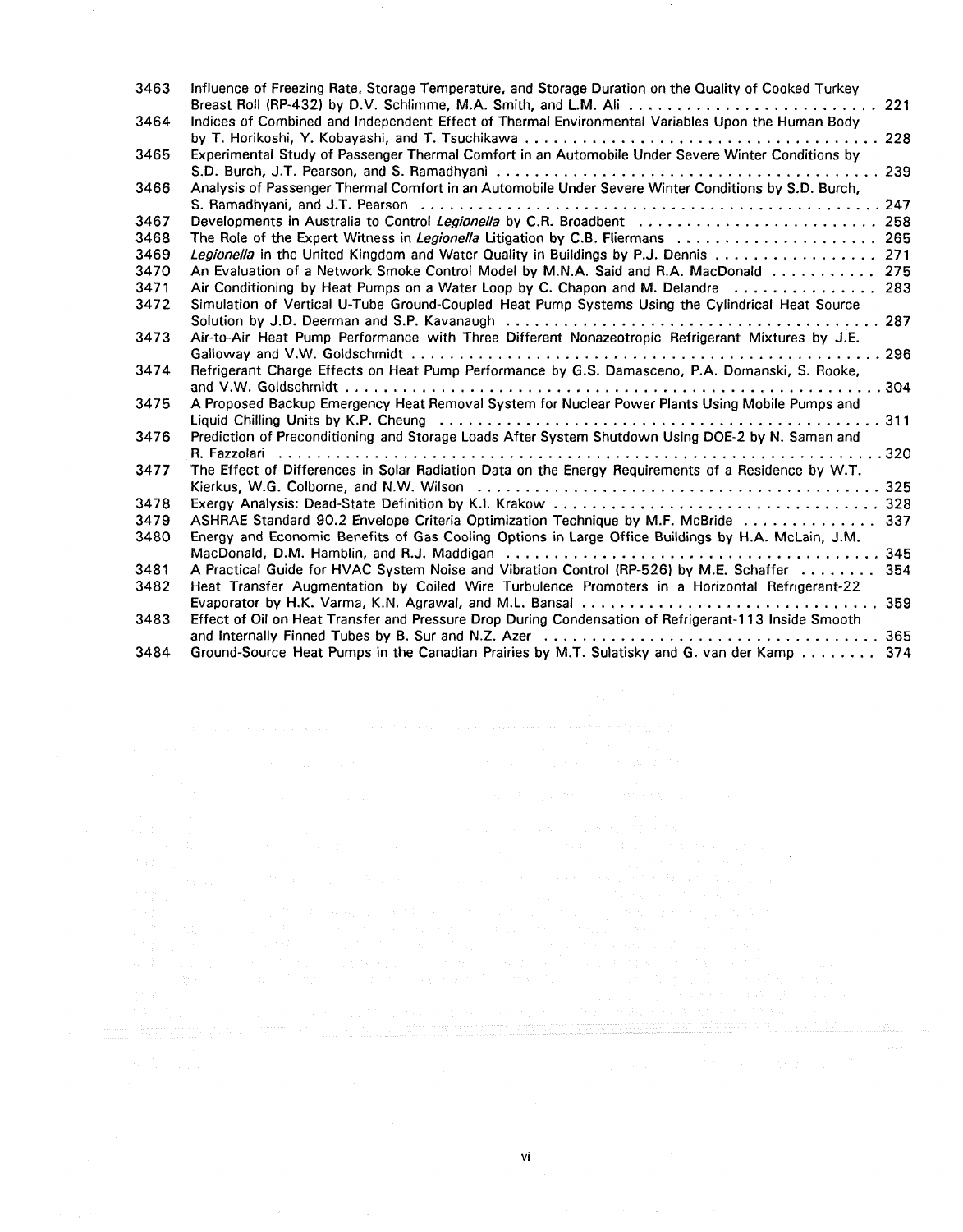## **SYMPOSIUM PAPERS**

| NY-91-1                            | <b>Experience with Heating Cost Allocation Systems in Multi-Occupancy Buildings</b><br>Economic and Social Impacts of Converting to Tenant Metering in Multifamily Housing by D.<br>Energy Conservation from Individual Heat Use Monitoring in Multifamily Properties by                                                                                                                                                                                                                                                                                                                                                                                                                                               |
|------------------------------------|------------------------------------------------------------------------------------------------------------------------------------------------------------------------------------------------------------------------------------------------------------------------------------------------------------------------------------------------------------------------------------------------------------------------------------------------------------------------------------------------------------------------------------------------------------------------------------------------------------------------------------------------------------------------------------------------------------------------|
|                                    | Metering and Allocation of Gas Costs for Apartments--A Case Study by R.K. Maher 406                                                                                                                                                                                                                                                                                                                                                                                                                                                                                                                                                                                                                                    |
| NY-91-2                            | New Applications and Development of Absorption Cycles<br>A Simplified, High-Efficiency DUBLSORB System by W.H. Wilkinson  413<br>Absorption Heat Transformers for Process Heat Generation from Solar Ponds by G. Grossman . 420<br>Absorption Chillers Maximize Cogeneration Value by P.E. Hufford  428                                                                                                                                                                                                                                                                                                                                                                                                                |
| NY-91-3                            | Rooftop Noise and Vibration Control<br>Acoustical Design Guidelines for Location of Packaged Rooftop Air Conditioners by J.X.<br>Rooftop HVAC Equipment on Building Roofs by R.S. Jones  442<br>Sound and Vibration Considerations in Rooftop Installations by R.G. Harold  445<br>See also Technical Paper 3481                                                                                                                                                                                                                                                                                                                                                                                                       |
| NY-91-4                            | <b>Changing Requirements for Data Processing Environments</b><br>The Impact of Ventilation and Indoor Air Quality on Electronic Equipment by C.J. Weschler and<br>Measurement of Potential Contaminants in Data Processing Environments by M.E. Krzyzanowski<br>Adiabatic Saturation and VAV: A Prescription for Economy and Close Environmental Control by<br>Using a Central Air-Handling Unit System for Environmental Control of Electronic Data Processing                                                                                                                                                                                                                                                        |
| NY-91-5                            | <b>Experimental Studies of Ventilative Cooling</b><br>An Experimental Facility for Investigation of Interior Convective Heat Transfer (RP-529) by J.D.<br>Spitler, C.O. Pedersen, D.E. Fisher, P.F. Menne, and J. Cantillo  497<br>Interior Convective Heat Transfer in Buildings with Large Ventilative Flow Rates (RP-529) by J.D.<br>Nighttime Ventilation by Stack Effect by J. van der Maas and C.-A. Roulet 516<br>Wind Tunnel Test on Velocity-Pressure Field of Cross-Ventilation with Open Windows by S.<br>The Prediction of Indoor Air Motion for Occupant Cooling in Naturally Ventilated Buildings by D.R.<br>Performance Testing of a Floor-Based, Occupant-Controlled Office Ventilation System by F.S. |
| NY-91-6<br>$\alpha\in\mathbb{R}^n$ | <b>Topics in Desiccant Technology I</b><br>Adsorption Cycles with the Working Fluid Zeolite/Water by J. Schwarz, C. Keller, and J.<br>Innovative Solid Desiccant Substrates for Desiccant Dehumidifiers by D.R. Anderson and A.A.<br>Desiccant Development for Gas-Fired Desiccant Cooling Systems by W.A. Belding, W.M. Worek,<br>Impact of Desiccant Degradation on Desiccant Cooling System Performance by A.A. Pesaran and                                                                                                                                                                                                                                                                                         |
| NY-91-7                            | <b>Contract Contract And Aff</b><br><b>Innovative Solutions to Cold Climate Design Problems</b><br>A Passive Radiator for a Refrigerated Foundation in Permafrost by R. Bhargava, J. Patterson, and<br>Design of Buildings and Underground Services in Cold Climates by M. Meckler  610<br>Practical Application of a Carbon Dioxide Monitoring System to Control Outdoor Air in an Athletic                                                                                                                                                                                                                                                                                                                           |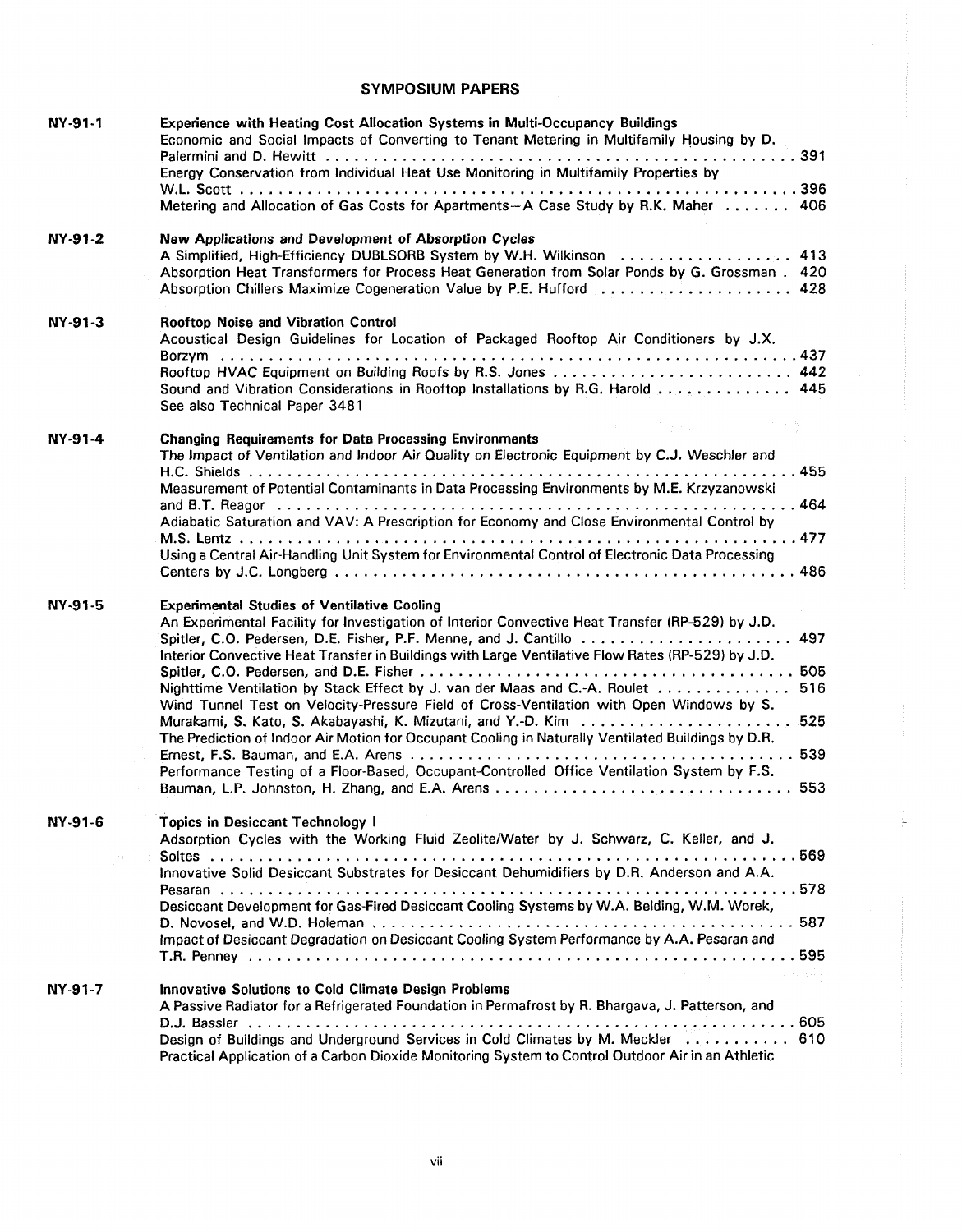|                                              | Design Strategies for Houses in Cold-Climate Regions of Japan by H. Yoshino  625                                                                                                                                                                                                                                                                                                                                                                                                                                                                                                                                                                                                                       |
|----------------------------------------------|--------------------------------------------------------------------------------------------------------------------------------------------------------------------------------------------------------------------------------------------------------------------------------------------------------------------------------------------------------------------------------------------------------------------------------------------------------------------------------------------------------------------------------------------------------------------------------------------------------------------------------------------------------------------------------------------------------|
| <b>NY-91-8</b>                               | <b>Topics in Desiccant Technology II</b><br>Comparative Energy Analysis of Gas-Energized Desiccant Cold-Air Unit by G. Meckler 637<br>Evaporative Cooling Trade-Offs in Liquid Desiccant Systems by W.H. Wilkinson 642<br>A Liquid Desiccant Dehumidifier Performance Model by A.I. Zografos and C. Petroff 650<br>Gas-Fired Desiccant Dehumidification System in a Quick-Service Restaurant by T.J. Marciniak,                                                                                                                                                                                                                                                                                        |
| NY-91-9<br>in S                              | <b>Building Emulators for Evaluating Digital Control Systems</b><br>Using Emulators/Testers for Commissioning EMCS Software, Operator Training, Algorithm<br>Development, and Tuning Local Control Loops by G.E. Kelly, C. Park, and J.P. Barnett 669<br>An Emulator for Testing HVAC Systems and Their Control and Energy Management Systems by<br>P.K. Laitila, R.O. Kohonen, K.I. Katajisto, and G.K. Piira  679<br>Use of a Building Emulator to Evaluate Techniques for Improved Commissioning and Control of<br>HVAC Systems by P. Haves, A.L. Dexter, D.R. Jorgensen, K.V. Ling, and G. Geng<br>684<br>Technical Aspects of the Design of an Emulator for Building Energy Management Systems by |
| NY-91-10<br>979.<br>€ltik,<br>tale a<br>-5.7 | Use of Building Dynamics to Optimize HVAC Systems Sizing and Operation<br>Applying Building Simulation Tools to Optimize System Sizing and Operation Strategies by G. von<br>Strategies for Reducing Peak Air-Conditioning Loads by Using Heat Storage in the Building<br>Adaptive Methods for Real-Time Forecasting of Building Electrical Demand by J.E. Seem and J.E.<br>Nonlinear Dynamics and Control for Thermal Room Models by A.S. Roberts, Jr. and M.P. Oak . 722<br>Optimal Control and Fault Detection in Heating, Ventilating, and Air-Conditioning Systems by                                                                                                                             |
| NY-91-11                                     | <b>Control of Variable-Flow Pumping Systems</b><br>Converting Constant-Speed Hydronic Pumping Systems to Variable-Speed Pumping by R.A.<br>Control of Variable-Speed Pumps on Hot- and Chilled-Water Systems by J.B. Rishel 746<br>Design Considerations of a Central Variable-Flow Chilled-Water Plant by S.J. Potratz 759                                                                                                                                                                                                                                                                                                                                                                            |
| NY-91-12<br>a a f                            | <b>DDC</b> Documentation-II<br>Plan and Specification Documentation of a Direct Digital Control/Building Management System<br>by H. Bynum<br>773<br>Direct Digital Control Documentation Employing Algorithms in a Matrix Format by S.A. Mumma                                                                                                                                                                                                                                                                                                                                                                                                                                                         |
| NY-91-13<br>David San                        | Flow and Heat Transfer in Heat Exchangers<br>Simulation of an Evaporator with Nonuniform One-Dimensional Air Distribution by P.A.<br>Optimum Design of Oblique Flow Headers by H. Cabuk and V. Modi  803<br>Shell-Side Two-Phase Heat Transfer Coefficient for Coils in R-22 and Ammonia by Z.H. Ayub . 814<br>See also Technical Paper 3482<br>See also Technical Paper 3483                                                                                                                                                                                                                                                                                                                          |
| たけい<br>NY-91-14<br>ang pangagaan ang mga p   | Design Considerations in Tall Buildings<br>Societal and Environmental Aspects of Tall Buildings by L.G. Berglund  819<br>Coping with Air Pressure Problems in Tall Buildings by R.T. Tamblyn 824<br>Domestic Water Pumping Considerations in a High-Rise Building by D.J. Wessel  828<br>Integrated Thermal Storage/Life Safety Systems in Tall Buildings by M.W. Gallagher 833                                                                                                                                                                                                                                                                                                                        |